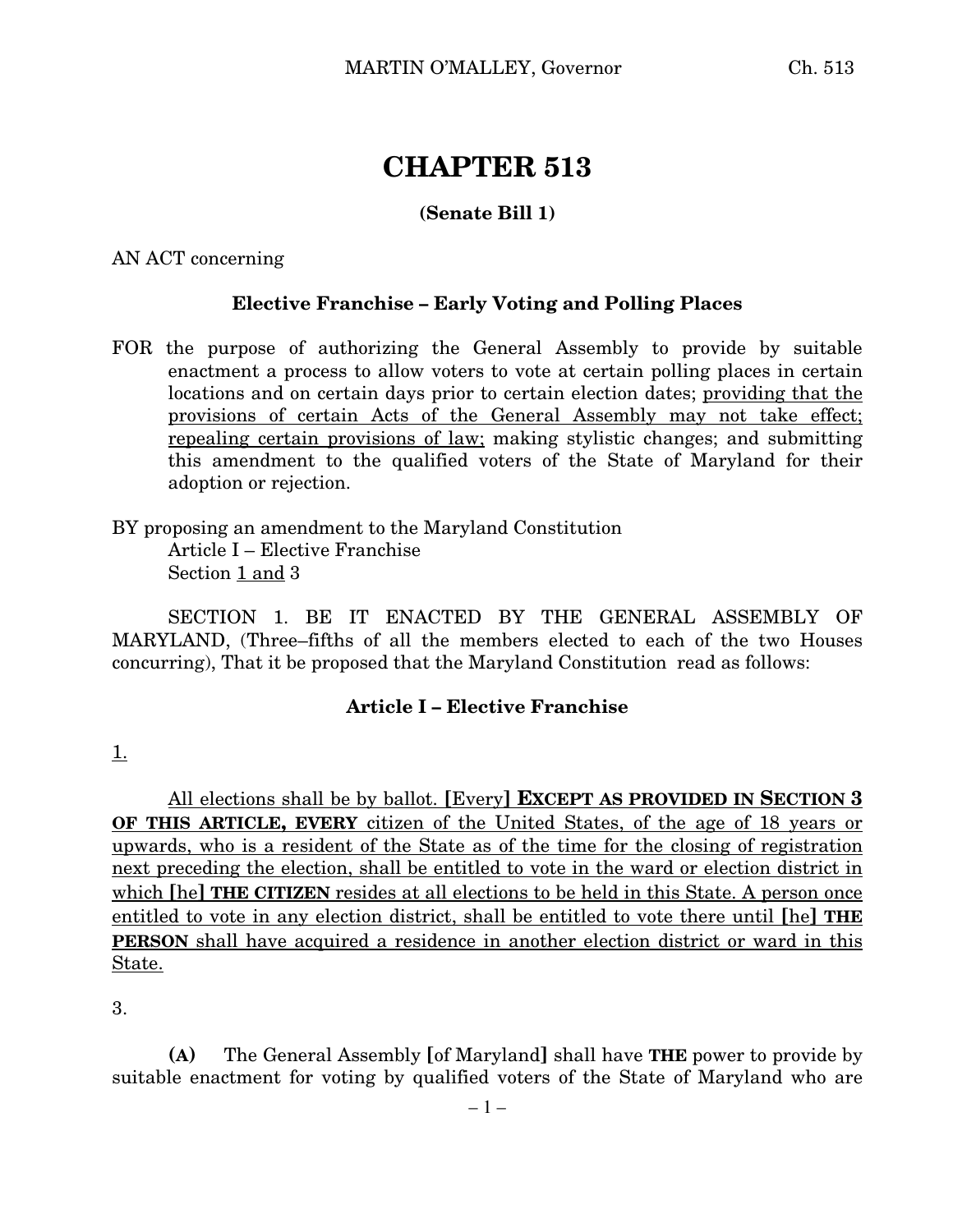absent at the time of any election in which they are entitled to vote **[**and**],** for voting by other qualified voters who are unable to vote personally**, OR FOR VOTING BY QUALIFIED VOTERS WHO MIGHT OTHERWISE CHOOSE TO VOTE BY ABSENTEE BALLOT,** and for the manner in which and the time and place at which such **[**absent**]** voters may vote, and for the canvass and return of their votes.

# **(B) THE GENERAL ASSEMBLY SHALL HAVE THE POWER TO PROVIDE BY SUITABLE ENACTMENT A PROCESS TO ALLOW QUALIFIED VOTERS TO VOTE AT POLLING PLACES IN OR OUTSIDE THEIR ELECTION DISTRICTS OR WARDS, AND ON WARDS OR, DURING THE TWO WEEKS IMMEDIATELY PRECEDING AN ELECTION, ON NO MORE THAN 10 OTHER DAYS PRIOR TO THE DATES SPECIFIED IN THIS CONSTITUTION.**

SECTION 2. AND BE IT FURTHER ENACTED, That the provisions of Chapter 5 and Chapter 61 of the Acts of the General Assembly of 2006, as they relate to voting on days before the dates specified in the Maryland Constitution, which were struck down by the Maryland Court of Appeals (Lamone v. Capozzi, per curiam order issued August 2006), may not take effect even if this Act becomes effective.

## SECTION 3. AND BE IT FURTHER ENACTED, That Section(s) 10–301.1 and 10–302(b)(2) of Article – Election Law of the Annotated Code of Maryland be repealed.

SECTION <del>2.</del> 4. AND BE IT FURTHER ENACTED, That the General Assembly determines that the amendment to the Maryland Constitution proposed by this Act affects multiple jurisdictions and that the provisions of Article XIV, § 1 of the Maryland Constitution concerning local approval of constitutional amendments do not apply.

SECTION <del>3.</del> 5. AND BE IT FURTHER ENACTED, That the aforegoing section proposed as an amendment to the Maryland Constitution shall be submitted to the legal and qualified voters of this State at the next general election to be held in November, 2008 for their adoption or rejection pursuant to Article XIV of the Maryland Constitution. At that general election, the vote on this proposed amendment to the Constitution shall be by ballot, and upon each ballot there shall be printed the words "For the Constitutional Amendment" and "Against the Constitutional Amendment," as now provided by law. Immediately after the election, all returns shall be made to the Governor of the vote for and against the proposed amendment, as directed by Article XIV of the Maryland Constitution, and further proceedings had in accordance with Article XIV.